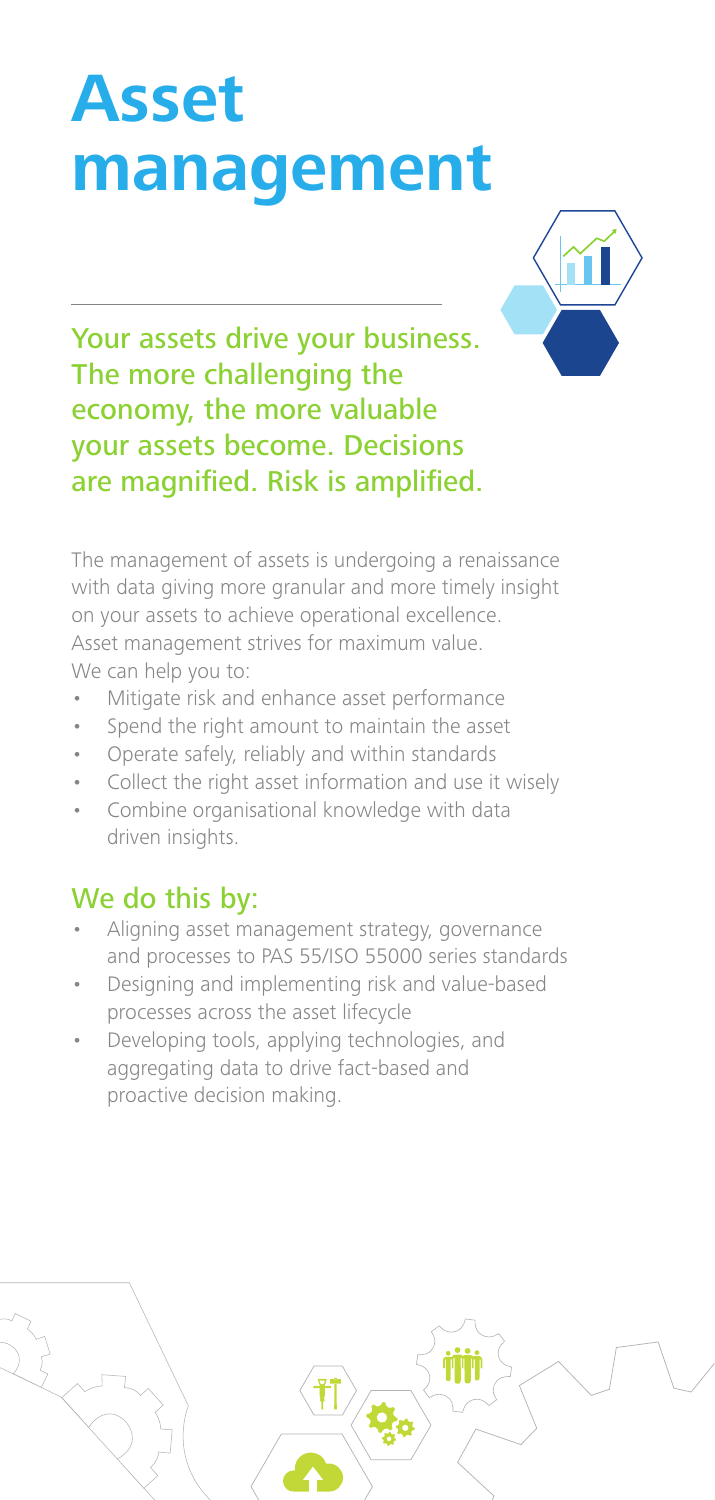## **Asset management in action…**



## The client situation

Across seven asset classes, our client was struggling to prioritise the limited capital and operational expenditure. Our client needed to develop asset management plans which could be communicated to customers and the regulator on how risk and expenditure were being balanced.

### What we did

We worked with the client to co-design a new risk based prioritisation framework and embedded a system to plan expenditure for 240,000 assets for the next 5 years. This was then extended to develop 5,10 and 20 year asset management plans across all seven asset classes.

## The impact

The client is now able to prioritise and plan asset expenditure using the data driven asset management system. The asset management plans are helping the client minimise cost over the life of the asset and provide stakeholders with comfort that there is a good balance between risk and expenditure. The key to success was working collaboratively with the client to design and implement.

 $\mathbf{Q}_\mathbf{c}$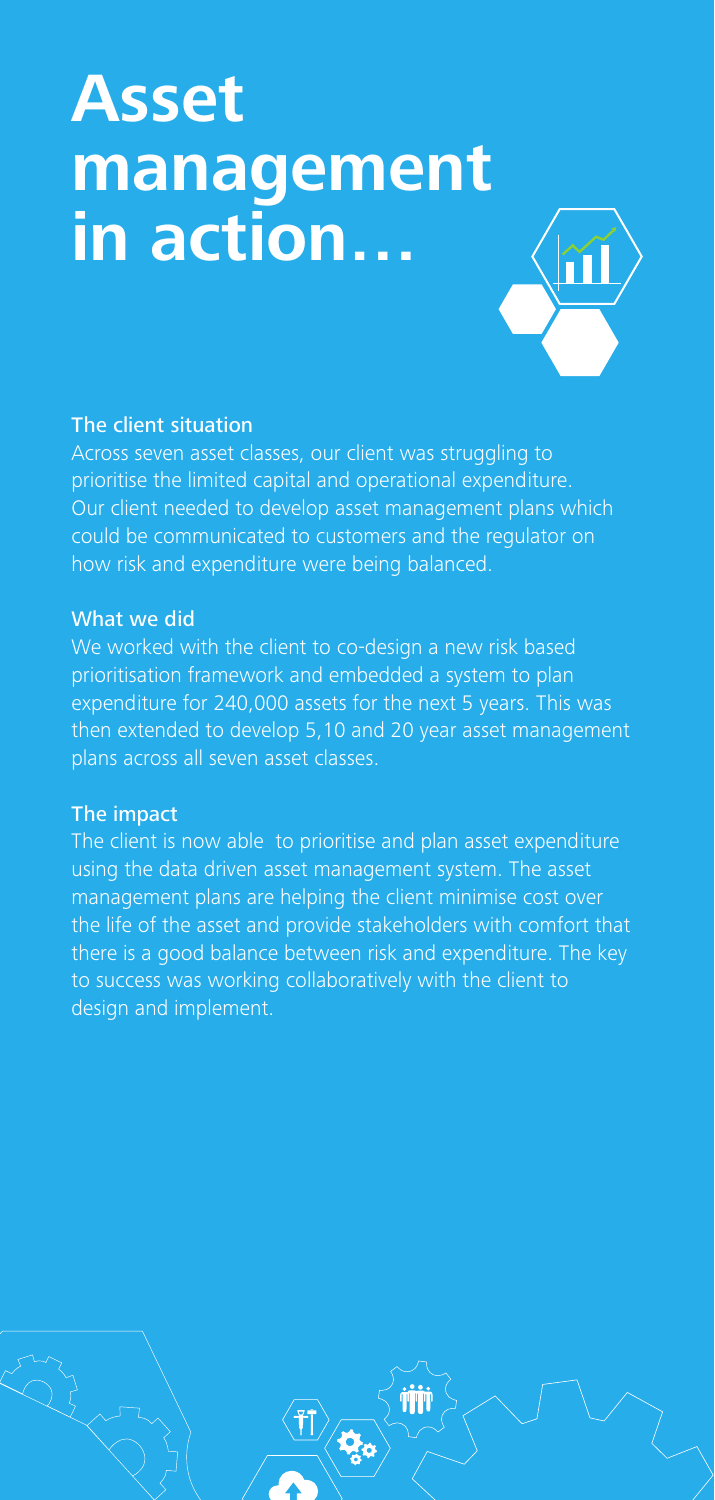# **Operational readiness**



The asset's maximum capacity is well known. The obstacles are less visible. We help push your build over the final hurdles to create an operating asset.

Operational readiness means successful delivery of an asset to achieve nameplate production  $-$  as quickly and efficiently as possible. You need to establish operational requirements early, see an integrated end-to-end perspective and reduce construction errors. We help you to:

- Get operations and maintenance groups buying into project design
- Calculate how ramp-up delays affect project economics
- Get people, systems, infrastructure and supply chain in place before start-up.

- Identifying potential transitional risks that can delay achieving nameplate production
- Developing strategies and allocating resources to address readiness risks
- Integrating into the overall project execution plan to ensure alignment throughout your team.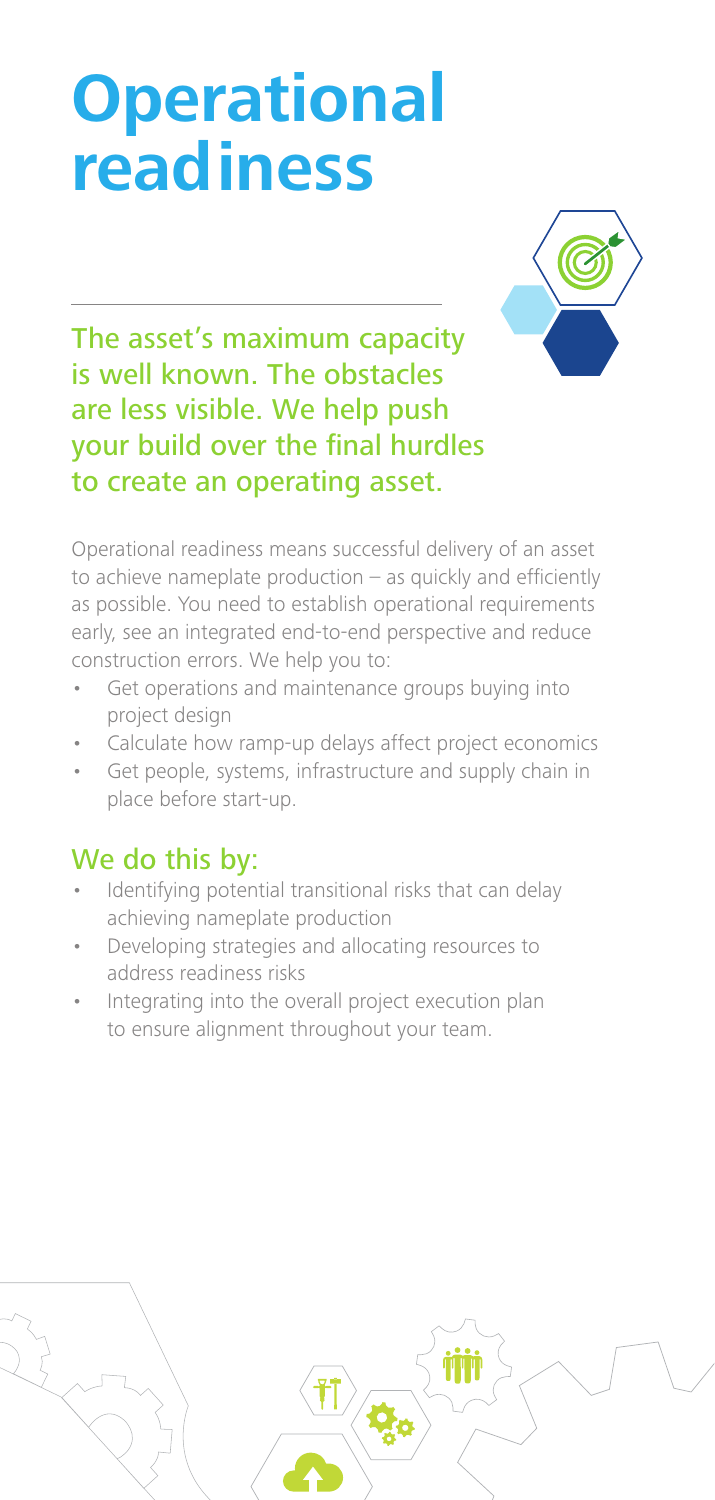# **Operational readiness in action...**



## The client situation

Our construction client was responsible for ensuring the design, construct, commissioning and ramp-up of a major port expansion for a consortium of coal exporters.

Readiness to operate the expanded port was critical for realising the consortium's investment and meeting political and contractual commitments. However, the end operator had insufficient resources focusing on operational readiness, with no clear definition or roadmap for a successful ramp-up and transition to operations.

#### What we did

We developed an operational readiness framework focused on key areas that included people (skills and capacity), systems (information management related), legislative compliance (environmental and social licence), services, supply chain, equipment (elimination of process bottlenecks for operations) and project risks (blind-spots).

#### The impact

By implementing the readiness framework, the handover occurred on time and included all planned testing and cutover activities. Operations readiness requirements were integrated into the consortium's capital project plan so that there was a seamless and co-ordinated project handover.

i<br>Qo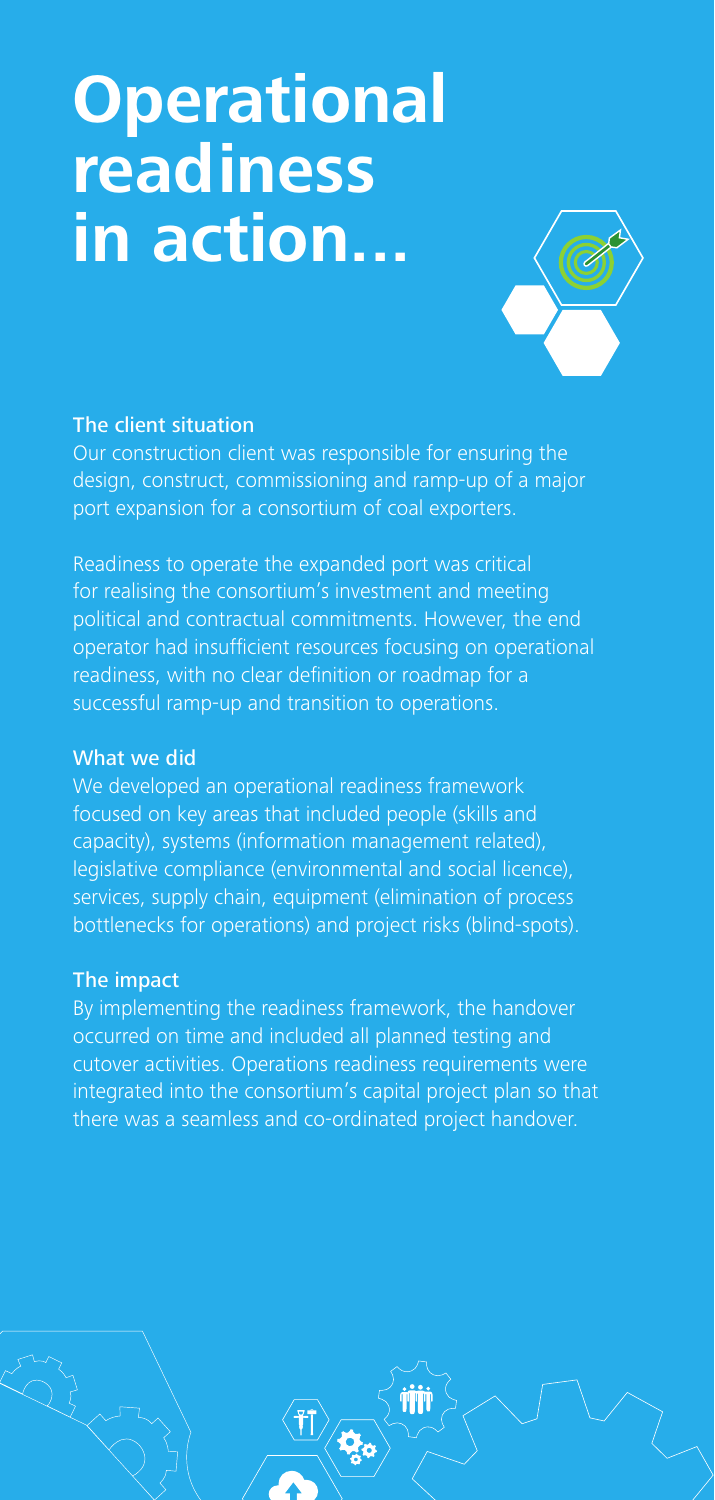# **Field productivity**



## You've hired the best people you could find. You want the best of their ability to enhance the existing asset.

Field productivity is the pursuit of end-to-end process improvement focused on increasing the effectiveness and efficiency of your people to deliver value-add activities. End-to -end process improvements engage workers at every level to reduce wasted effort. We help you to:

- Direct your people's efforts to the projects that matter most
- Focus your own time and skills where they're needed most
- Look beyond the day-to-day to see if all the activities of busy people are actually getting the asset to where it needs to go
- Capture and share more knowledge so that expertise stays after people move on.

- Engaging teams to maximise value at the operational level
- Implementing the right metrics for the right people at the right time
- Working to reduce waste in all its forms
- Standardising work and processes
- Delegating authority
- Using the latest in field force technology.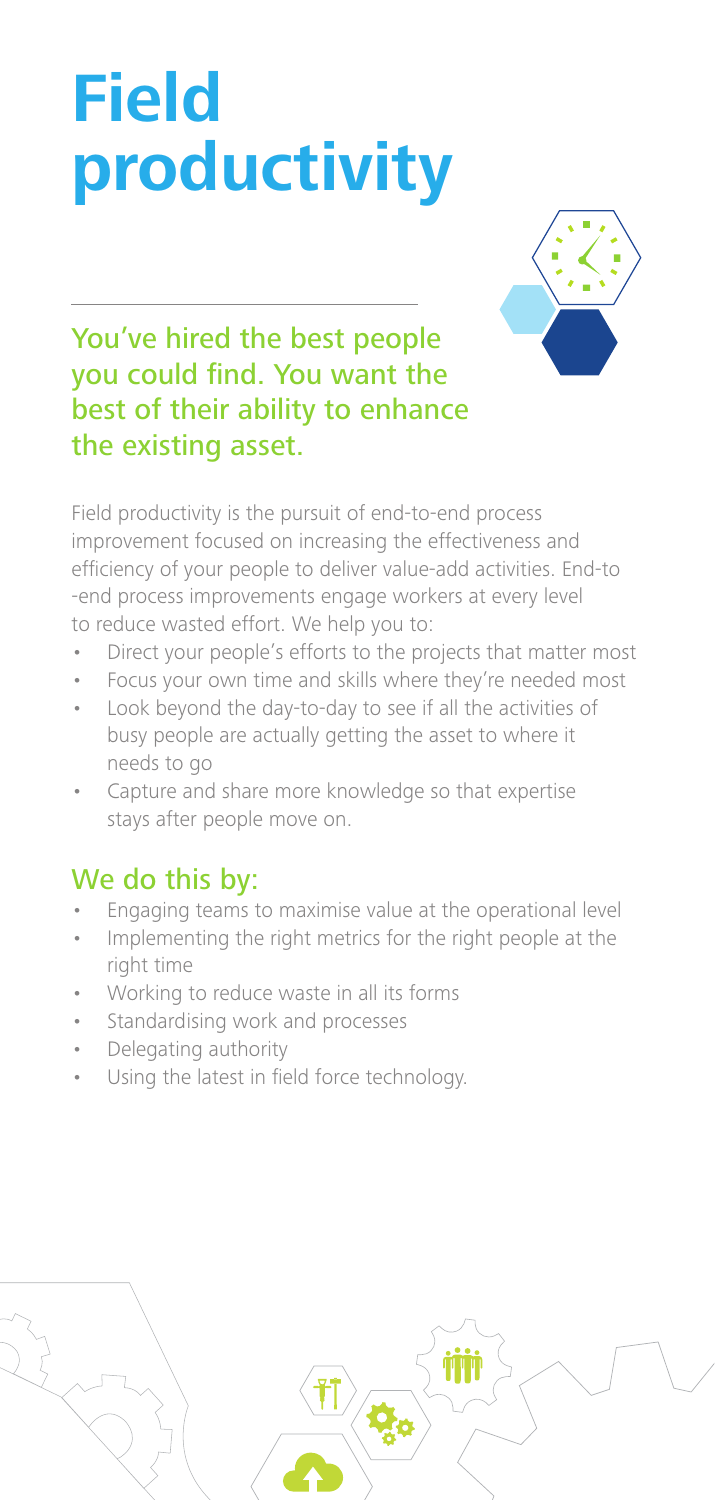## **Field productivity in action...**



## The client situation

The leadership team of our client, a national gas and electricity retailer, had a lack of confidence in the ability to deliver on their business plan and achieve required scalability. We were asked to identify which aspects of the operating model were of concern and define a 12- month improvement plan.

#### What we did

We undertook a two month, end-to-end review, which included 'living' front line operations. Through field visits, call listening, and leveraging best practice we identified key success enablers such as a new field operations scorecard to drive productivity.

We also designed, piloted and rolled out a 'model office' and new ways of working within the planning and scheduling team to reduce the number of broken appointments and create a culture of partnership between planning, scheduling and field teams.

#### The impact

Over a 6-8 month period, this engagement lead to a 60% uplift in field output per engineer and a 10 point improvement in net promoter score (NPS). This was achieved with no increase in the size of the planning and scheduling team or back office staffing levels. Based on our recommendations, our team was asked to support the establishment of a transformation program, transforming roles in the areas of customer management, planning and scheduling and field performance.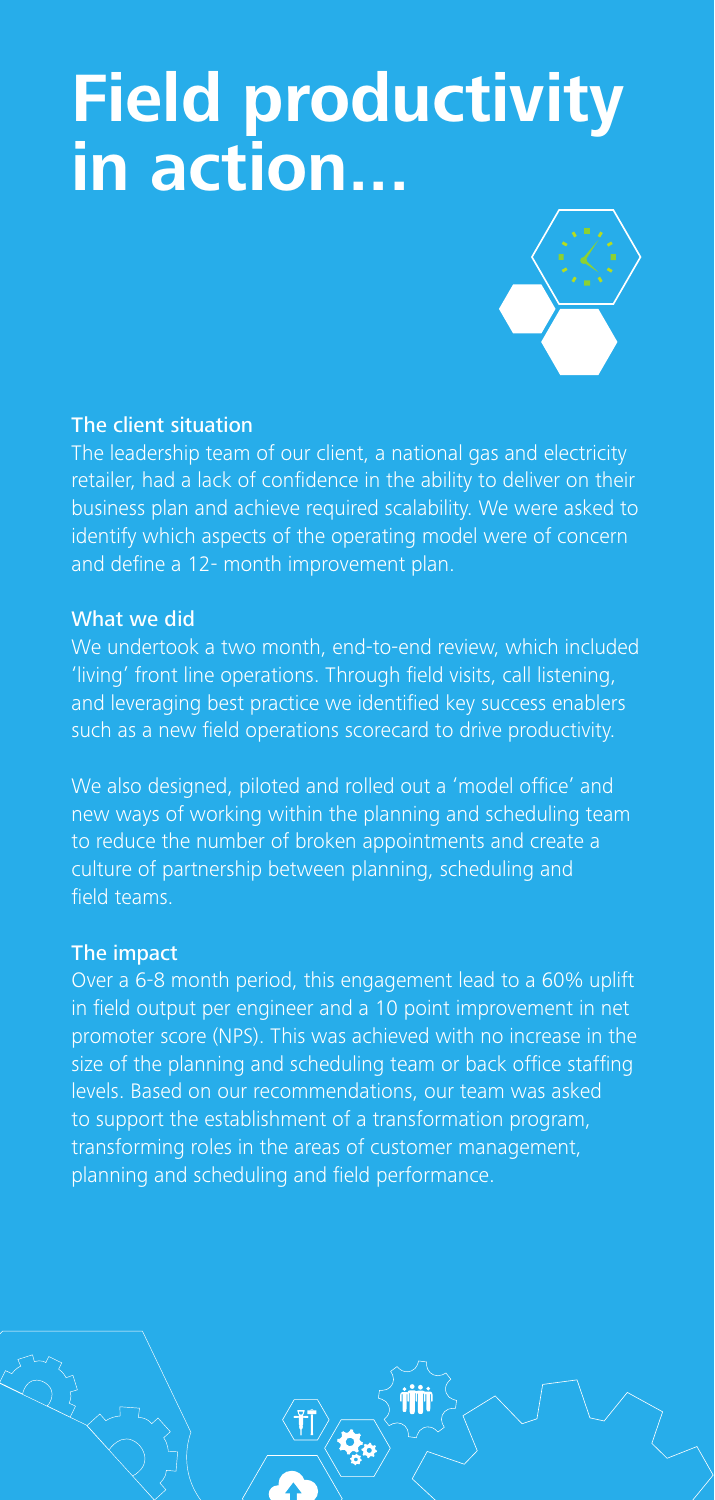# **Operations management systems**



Your corporate strategy is your roadmap. To navigate a changing landscape, it takes a clear vision that's shared by all.

Strategies should be more than words. They should come to life in the way your people do their work. Operations management systems provide a systematic, structured approach to operations so that strategies are living, breathing initiatives that come off the page. We help you to:

- Implement leadership direction to the operational level and in day-to-day activities
- Implement processes consistently across your whole organisation, so everyone is using the same policies and templates
- See how regulations apply to you, your task at hand and your business as a whole
- Turn your people's 'intuitive' instincts and personal experience into system knowledge and a shared resource.

- Providing a systematic, structured approach to managing operations
- Creating mechanisms to share leading practices
- Enabling operations to consistently execute on end-toend processes and effectively manage risks, leading to a culture of continuous improvement.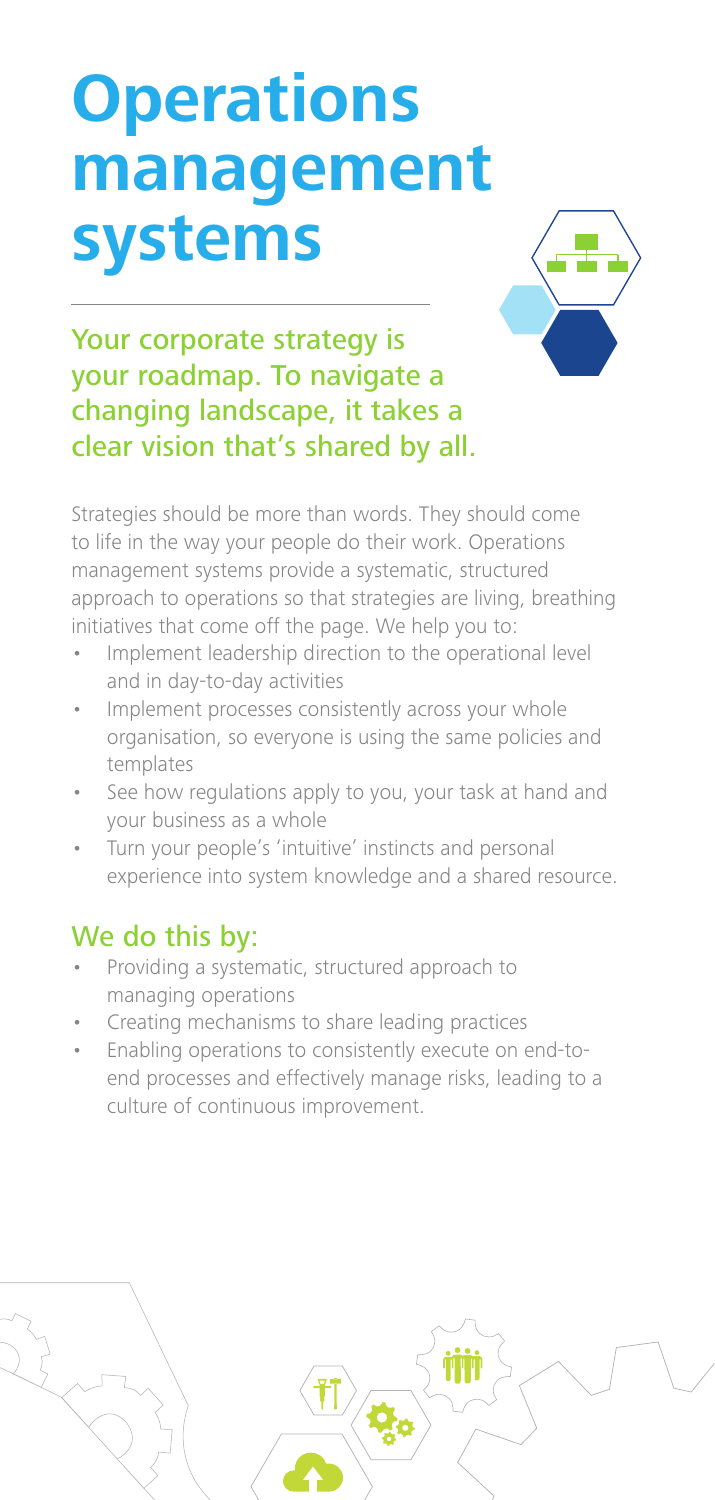# **Operations management systems in action…**



## The client situation

Our client operated in the gas services and construction sector and was contracted to construct gas, water, electrical and fibre optics pipeline infrastructure to support a major gas production project. The objectives of the contract were clear but how these were effectively operationalised was less clear.

#### What we did

We were engaged to embed a structured framework around short-term planning minimum operable segment (MOS) principles and elements within the client's operational culture. Over a four-month period, we reviewed, redesigned, and implemented MOS processes and systems, including providing front line coaching on principles to drive routine and discipline of workplace behaviours.

### The impact

The implementation of MOS processes and systems delivered rapid improvements in safety, productivity, cost reduction and resource allocation. This resulted in a clawback of 30 scheduled days from the project schedule, equating to \$2 million in savings, and an average weekly productivity increase of 14%.

The frontline coaching contributed to improved management reporting and meeting effectiveness, embedding continuous improvement initiatives and enabling frontline leadership development at site operations.

i.<br>Ma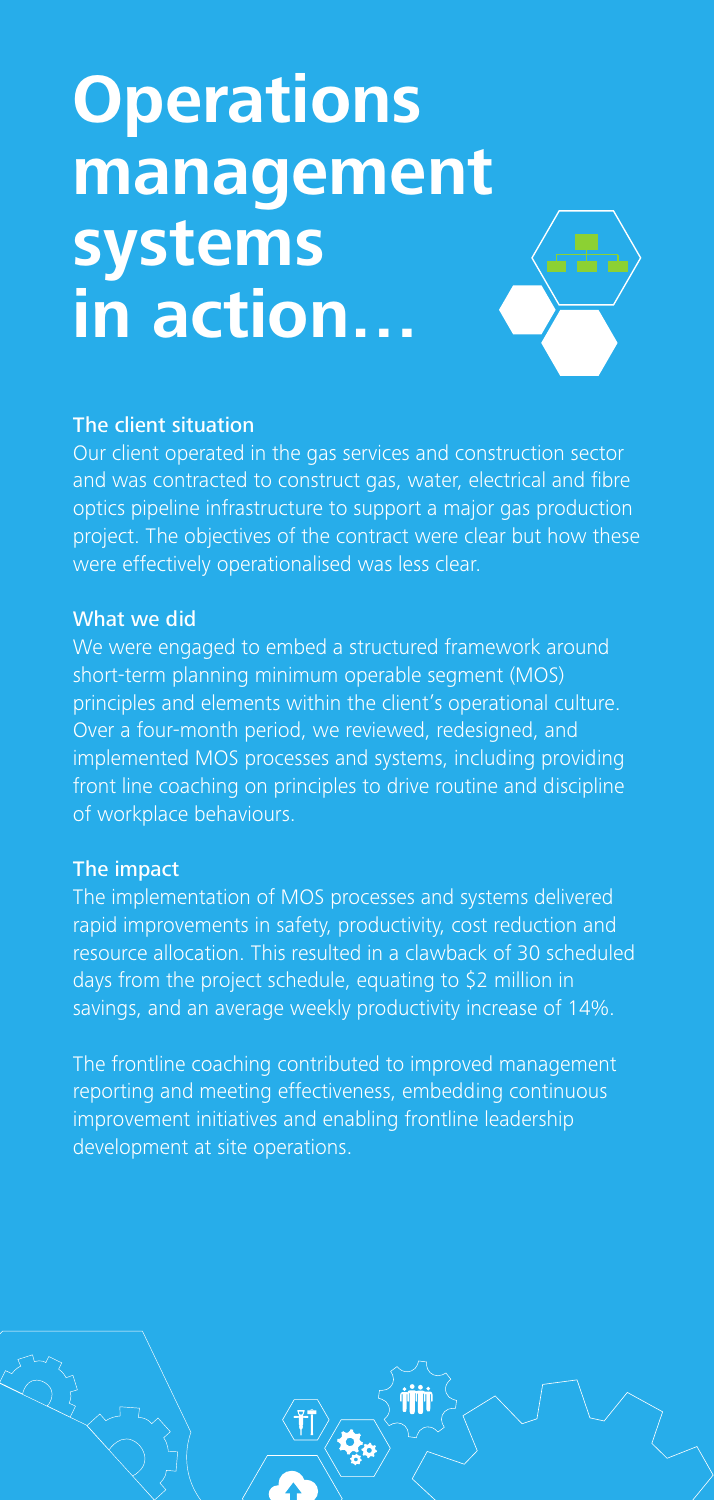# **Operations risk management**



## Risks are inherent to operations. Identifying and managing these risks improves your operational certainty.

Operational risk management helps you see which risks are ascending and which are already putting operational performance in jeopardy. We help you to:

- Categorise the risks right in front of you and see the risks on the horizon
- Measure, monitor and mitigate those risks
- Learn the appropriate level of operational risk for your business
- Understand how to report operational risks to company leadership and talk about risk across the organisation.

- Building systems, procedures and processes for managing uncertainty in a consistent way across the business
- Designing governance and reporting structures to define accountability and give clarity
- Deploying training and competency assessments to sustain and mature risk management over time
- Identifying opportunities to manage trade-offs between competing priorities, while still meeting regulatory compliance.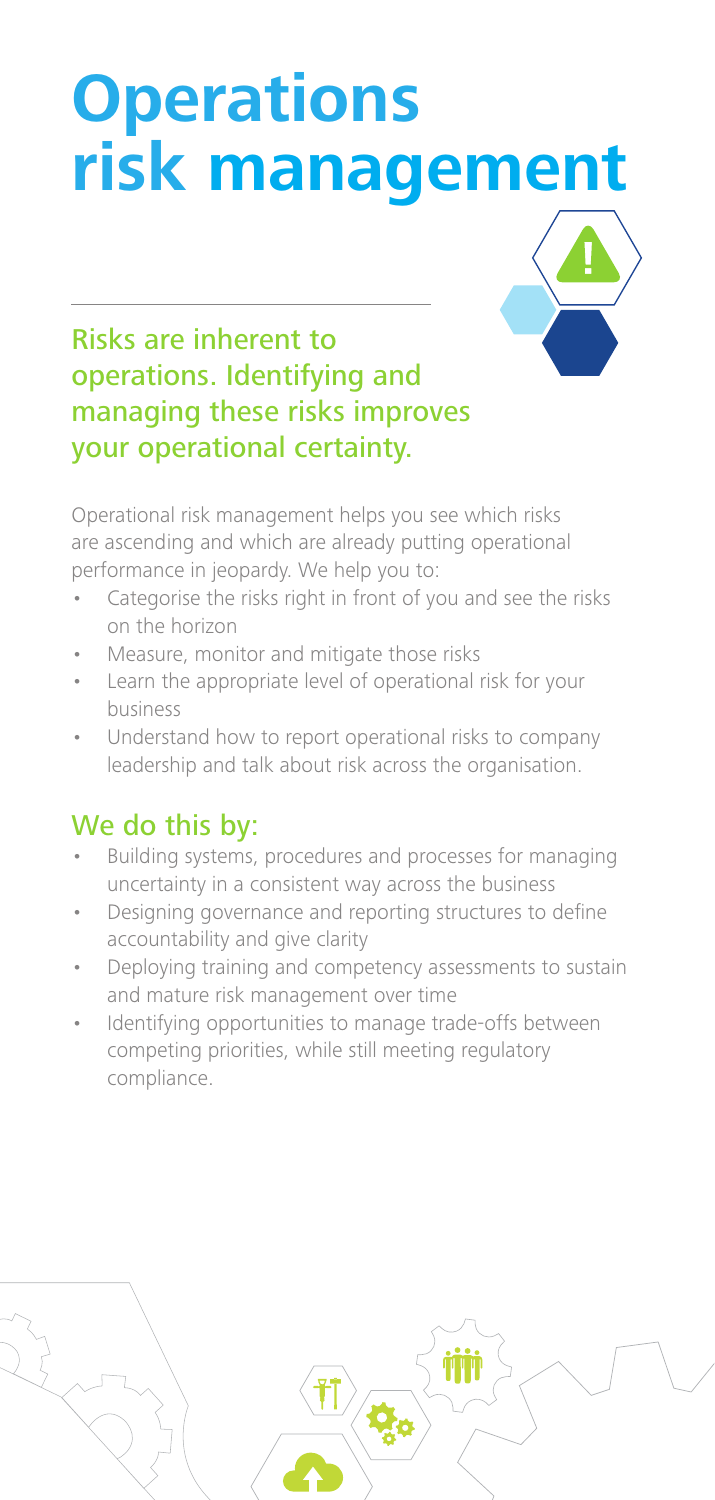# **Operational risk management in action…**



## The client situation

Our client, operating in the energy sector, had limited operational risk management (ORM) processes, risk management tools and implementation methodology in place. As a result, there was limited consistency in identifying, assessing, mitigating, monitoring and communicating operational risks.

## What we did

We built integrated ORM processes, risk management tools, and implementation methodology, from the ground up. This included the pilot of functional operational risk assessments which were built on existing risk management tools and activities, and developed a draft operational risk report to provide an annual view of key risks across operational areas and functional groups.

## The impact

Through the utilisation of the developed risk management tools and templates, the Client was able to consistently identify, assess, mitigate, monitor, and communicate operational risks within their business.

 $\mathbf{Q}_\mathbf{c}$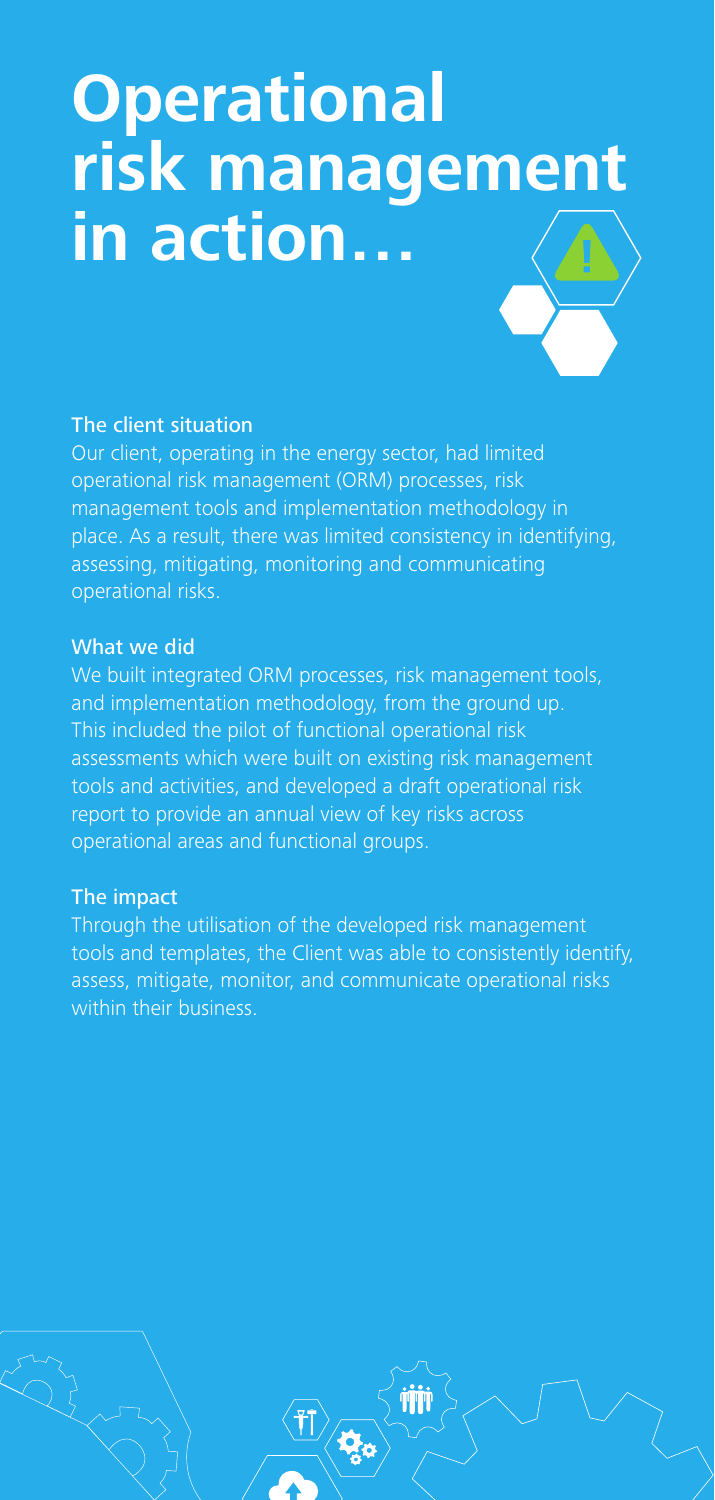# **Operations technology**



## Operations technology (OT) is raising performance for those who know how to make the most of it. Early adopters get the edge.

Operations technology is allowing businesses to perform in ways they'd never have imagined even a decade ago. It's becoming digital, real-time and more accessible. The internet, mobility, cloud-computing and data analytics are improving labour and asset productivity in capital intensive industries and reducing risk. We help you to:

- Improve plant and production uptime
- Understand the relationships between all the data your operations collect and your enterprise data
- Monitor field safety with technology and prevent incidents
- Prevent attacks on operational equipment, such as SCADA hacking.

- Giving meaning to the operational technology options out there right now
- Improving operations through emerging operations technology, reducing costs and upping throughput
- Using analytics to inform, prevent and predict
- Driving opportunities in internet, mobile, cloud and digital.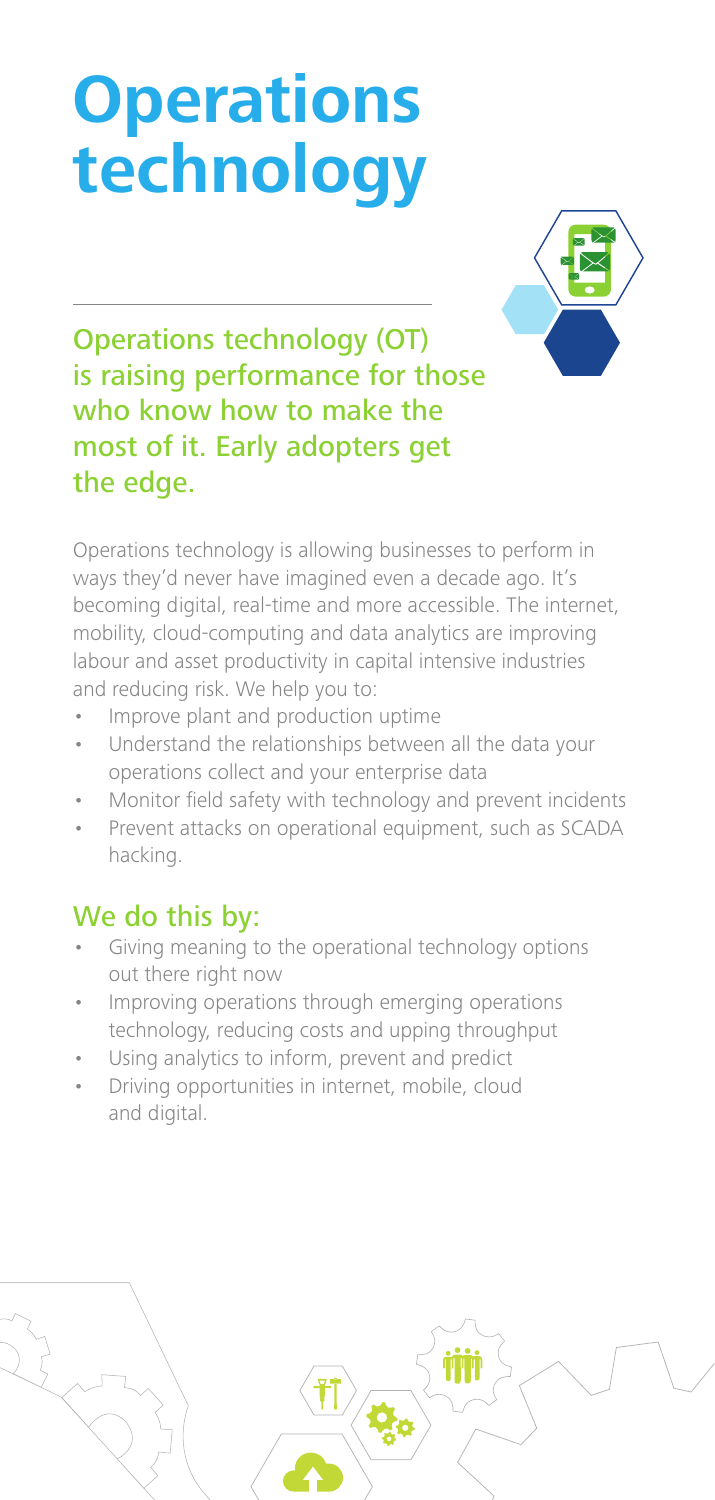# **Operations technology in action…**



## The client situation

Having conducted internal research into IT/OT convergence and an organisational restructure of IT and OT, our energy sector client required a better understanding of how to position itself to take advantage of further technology convergence and capture the associated benefits. The client needed a strategy to take advantage of real-time access to combined IT/OT data and reduce the cost/risk of technology deployments.

#### What we did

In conjunction with an alliance partner, we provided handson experience and subject matter expertise to develop and implement an IT/OT convergence strategy. Through interviews and workshops across the business, we identified where convergence had taken place and where further IT/OT convergence would deliver benefit. The strategy detailed the future state and initiatives and provided an implementation roadmap characterised by seven areas of further IT/IT convergence.

#### The impact

The strategy and set of recommendations included the establishment of an information ecosystem, the creation of an integrated technology function, the establishment of governance mechanisms to support convergence, coordinated sourcing and vendor management and the enhancement of communication networks.

 $\boldsymbol{\phi}_{\rm c}$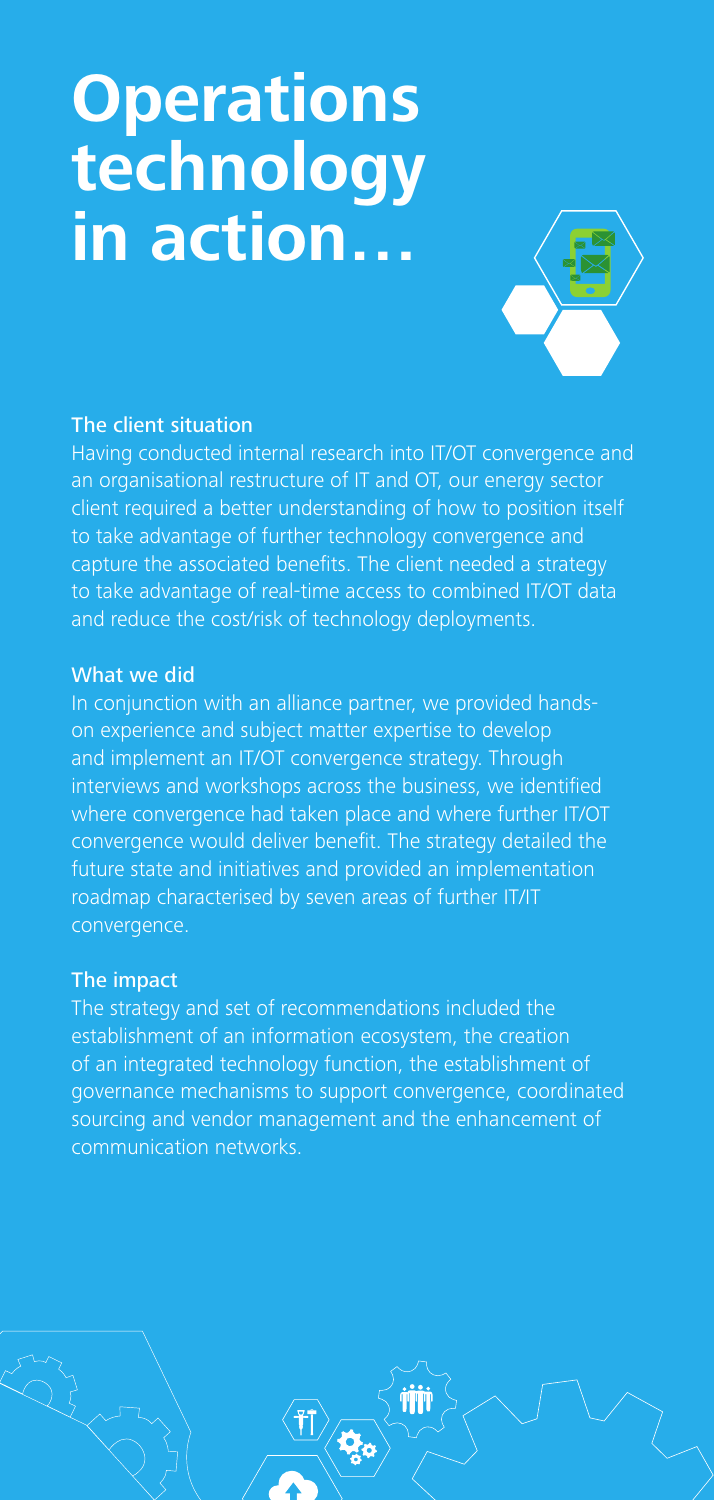# **Regulatory, safety and environment**



You set high standards, you're aware of the undisputed need for a documented safety management system; however a focus on compliance and 'red tape' doesn't necessarily deliver the right culture or behaviours.

Our regulatory, safety and environment services help you keep abreast, and ahead, of legal requirements, and public expectations, so your safety systems are suitably balanced to promote the safe and efficient operation of your business. We help you to:

- Streamline, enhance and continually improve your safety management system
- Design practical and tailored safety training for your people
- Embed a clear understanding of your employees' responsibility for safety
- Understand and interpret legislative requirements
- Reduce incidents, improve productivity, lower injury rates and reduce workers compensation costs
- Protect the organisation's reputation as a safe place for people to work.

- Streamlining your safety management systems while remaining compliant
- Improving key safety areas such as contractor safety risk
- Providing work health and safety mock court presentations for officers, management and supervisors
- Providing safety cultural assessments, leadership impact programs, psychology of risk programs and psychological safety frameworks and applications.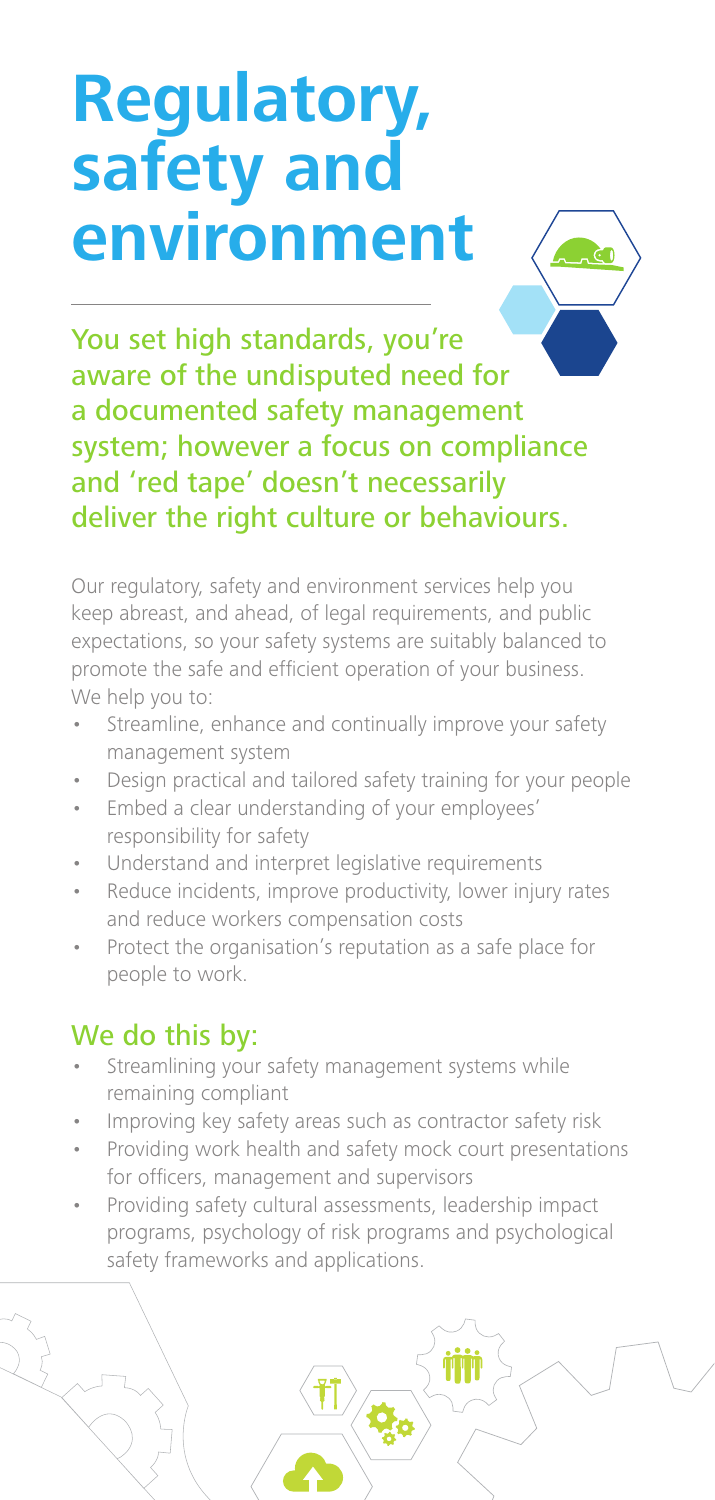## **Regulatory, safety & environment in action…**



### The client situation

Despite maintaining a critical health and safety system, our client was experiencing an unacceptable number of safety related incidents (especially with contractors).

### What we did

We were engaged to transform safety leadership and culture and identify improvement opportunities with the safety management system. Working collaboratively with the client we redesigned and enhanced the safety management system with better emphasis on contractor safety risk. We provided a vision and action plan for the Executive to improve workforce safety and culture. We provided tailored training to Board Members, Executives, Managers and Supervisors on safety leadership and incident prevention.

#### The impact

The client has a lower recordable injury frequency rate and has gained recognition and reputation as an organisation that demonstrably and proactively manages health and safety. The client has also benefited from greater employee engagement and collaboration.

i.<br>Ma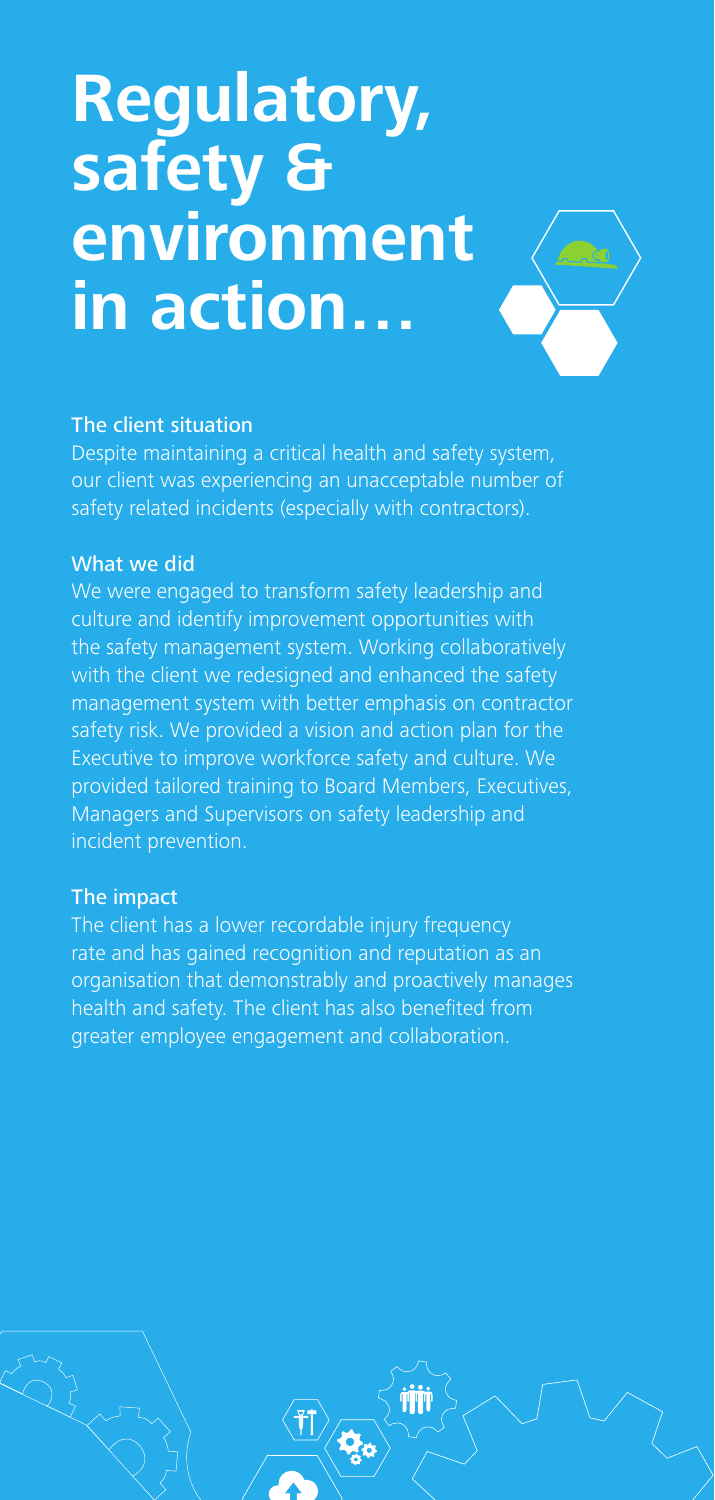# **Sustainability**



Resource businesses operate in a complex social environment. Social license to operate is becoming a reality.

It's not only about getting resources out of the ground. It's also about building common ground with those outside the industry. We help drive sustainability and address environmental and social issues through risk evaluation, reporting, assurance and stakeholder engagement. We help you to:

- Find the stakeholders and audiences you need to engage and start a conversation about shared goals
- Define the environmental and social objectives that support your corporate strategy
- Integrate company-wide sustainability priorities into your operations.

- Defining a focused strategy on environmental and social issues
- Setting goals and targets and reporting accurate information publicly
- Providing third-party assurance on environmental and safety information
- Designing and implementing external stakeholder engagement strategies.